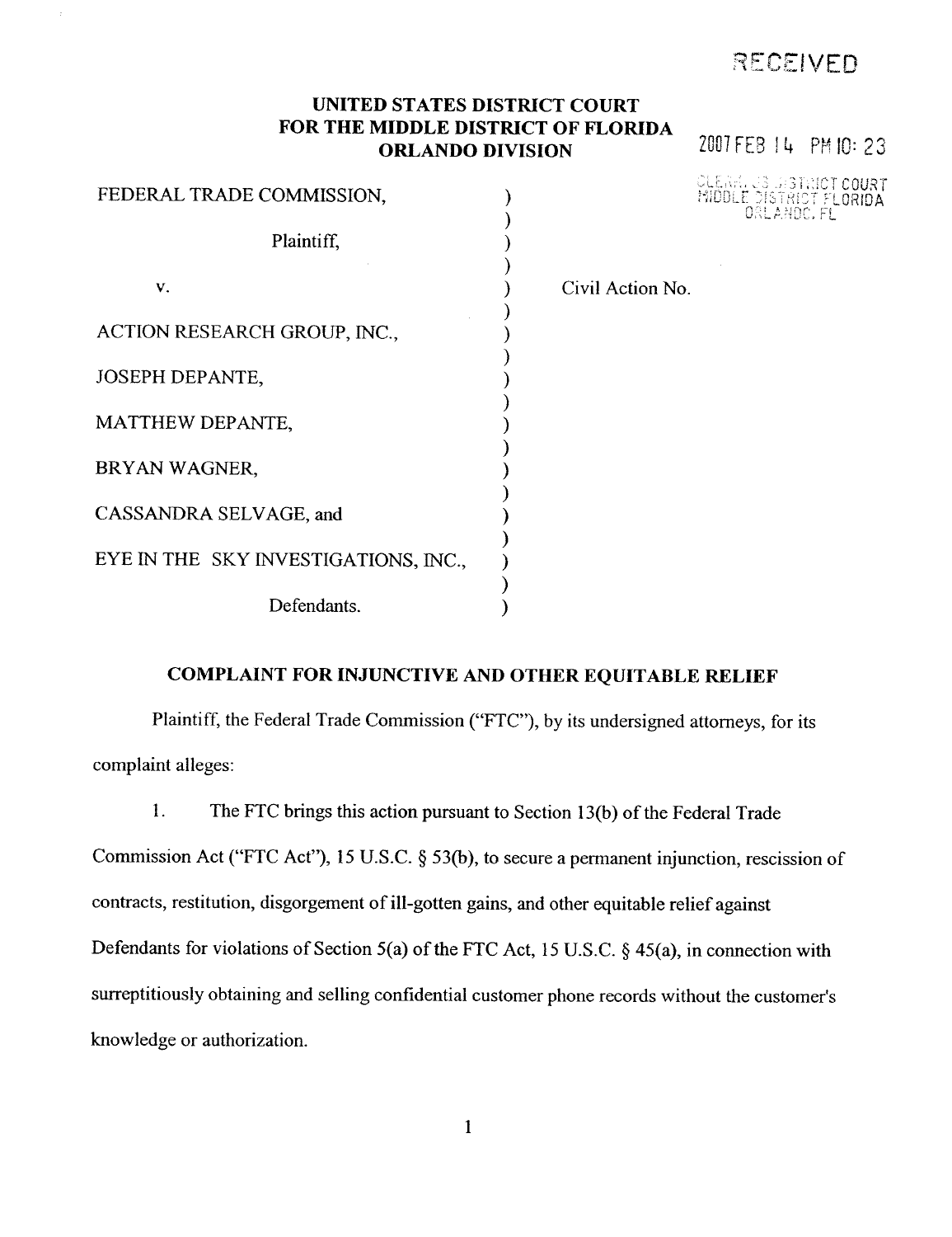### JURISDICTION AND VENUE

2. This Court has subject matter jurisdiction over this matter pursuant to 28 U.S.C.  $\S$ § 1331, 1337(a), and 1345, and 15 U.S.C.  $\S$ § 45(a) and 53(b).

 $3.$ Venue in the Middle District of Florida is proper under 28 U.S.C. §§1391(b) and (c), and  $15$  U.S.C.  $\S$  53(b).

### PLAINTIFF

4. Plaintiff FTC is an independent agency of the United States Government created by the FTC Act, 15 U.S.C. §§ 41 et seq. The FTC is charged, inter alia, with enforcing Section 5(a) of the FTC Act, 15 U.S.C. § 45(a), which prohibits unfair or deceptive acts or practices in or affecting commerce. The FTC may initiate federal district court proceedings, through its attorneys, to enjoin violations of the FTC Act, and to secure such other equitable relief, including rescission of contracts and restitution, and disgorgement of ill-gotten gains, as may be appropriate in each case.  $15$  U.S.C.  $\S$  53(b).

#### DEFENDANTS

 $5<sub>1</sub>$ Defendant Action Research Group, Inc. ("ARG") is a Florida corporation with its principal place of business located at 2263 W. New Haven Avenue, Melboure, Florida. ARG transacts or has transacted business in this district.

6. Defendant Joseph DePante is a principal, owner, manager, officer, or director of ARG. At all times material to this complaint, acting alone or in concert with others, he has formulated, directed, controlled, or participated in the acts and practices set forth in this complaint. He transacts or has transacted business in this district.

 $\overline{2}$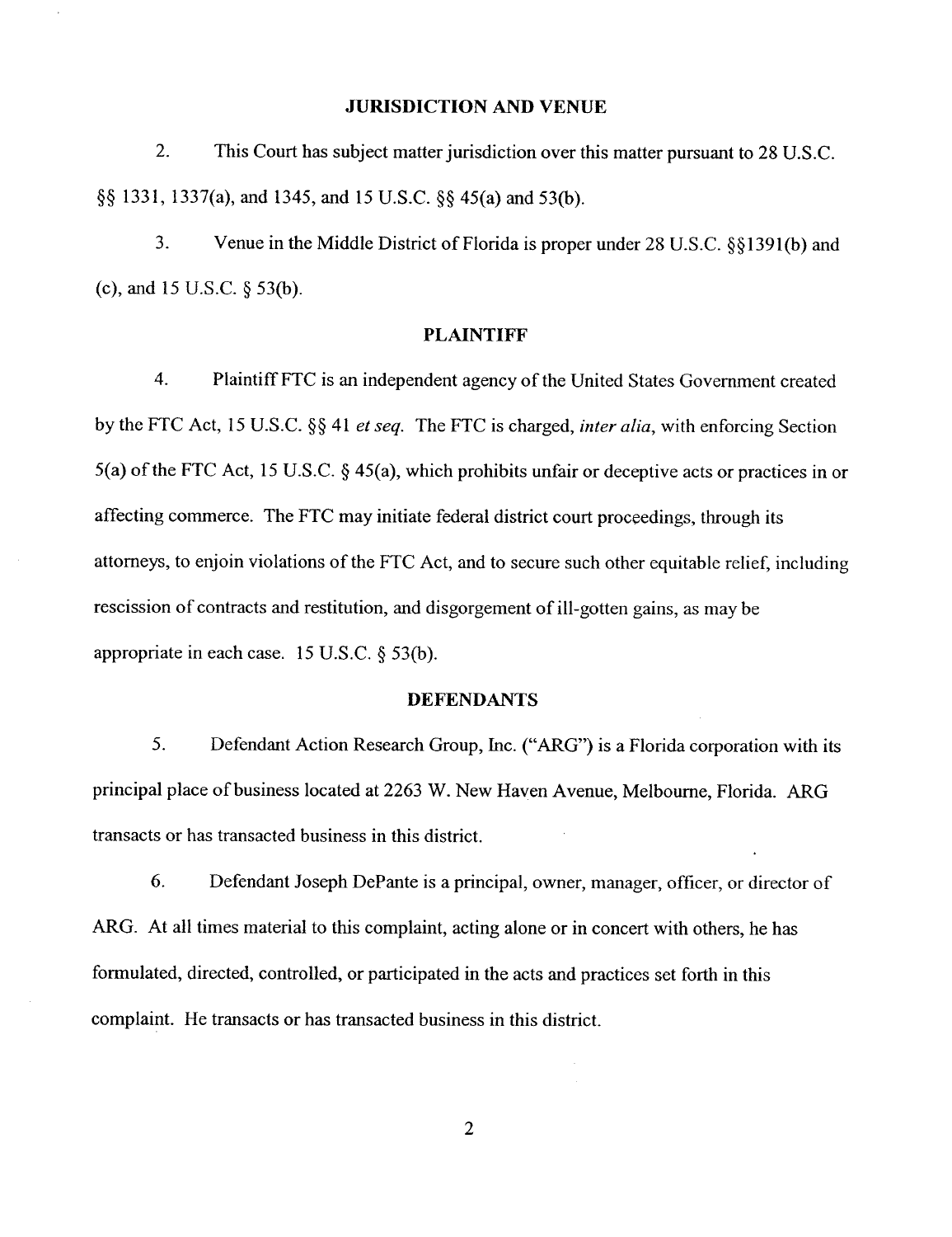7. Defendant Matthew DePante is a principal, owner, manager, officer, or director of ARG. At all times material to this complaint, acting alone or in concert with others, he has formulated, directed, controlled, or participated in the acts and practices set forth in this complaint. He transacts or has transacted business in this district.

8. Defendant Bryan Wagner performs or has performed services for ARG as an employee or contractor. At all times material to this complaint, acting alone or in concert with others, he has formulated, directed, controlled, or paricipated in the acts and practices set forth in this complaint. He transacts or has transacted business in this district.

9. Defendant Cassandra Selvage performs or has performed services for ARG as an employee or contractor, and is the principal, owner, manager, officer, or director of Eye in the Sky Investigations ("ESI"). At all times material to this complaint, acting alone or in concert with others, she has formulated, directed, controlled, or paricipated in the acts and practices set forth in this complaint. She resides in and transacts or has transacted business in this district.

10. Defendant ESI is a Florida corporation with its principal place of business located at 4708 Merlin Circle, Dade City, Florida. ESI tranacts or has transacted business in this district.

#### **COMMERCE**

11. At all times relevant to this complaint, Defendants have maintained a course of trade in or affecting commerce, as commerce is defined in Section 4 of the FTC Act, 15 U.S.C.  $\delta$ 44.

3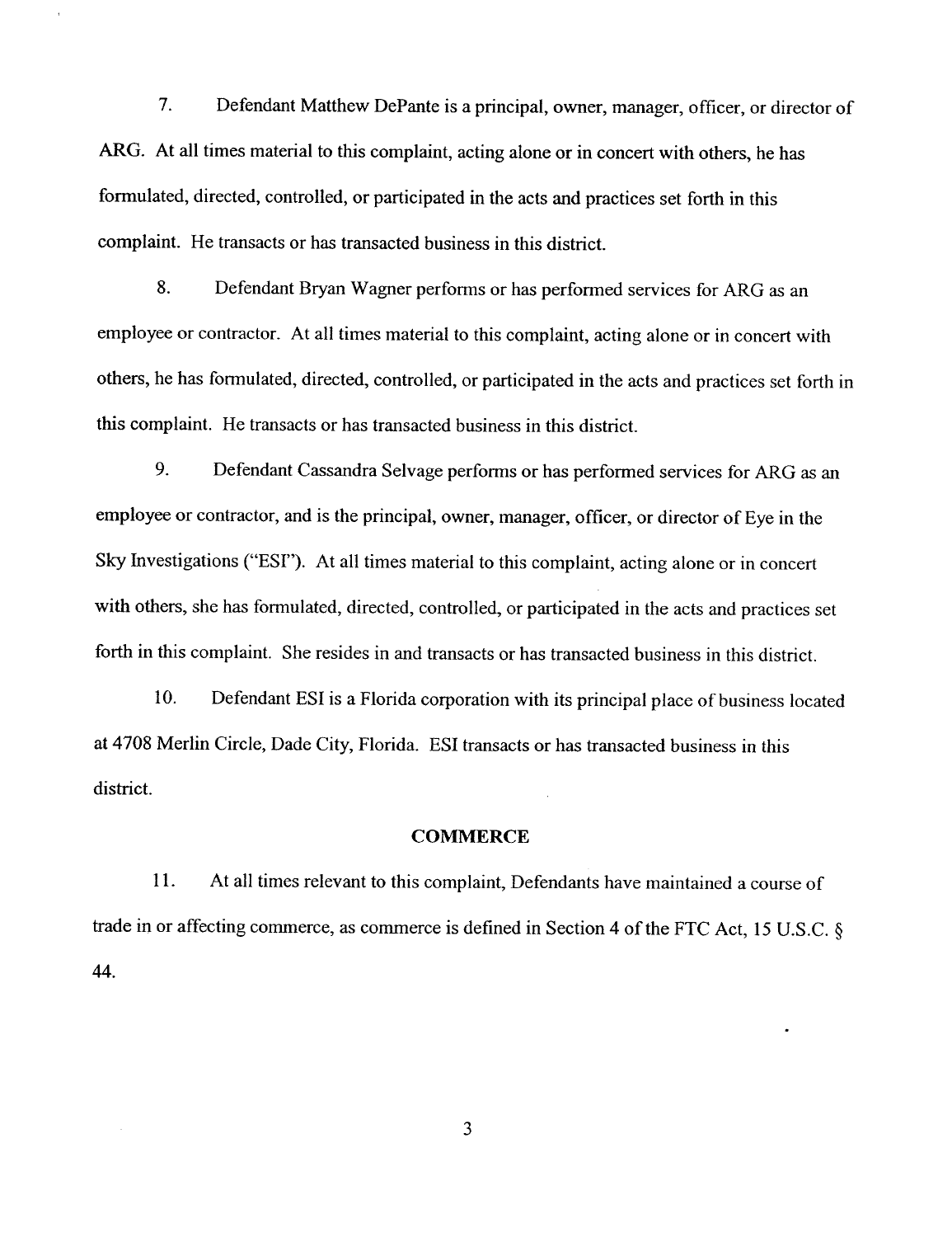# BACKGROUND ON CUSTOMER PROPRIETARY NETWORK INFORMATION

12. The Telecommunications Act of 1996 defines "customer proprietary network

information" to mean:

 $(A)$  information that relates to the quantity, technical configuration, type, destination, location, and amount of use of a telecommunications service subscribed to by any customer of a telecommunications carrier, and that is made available to the carrier by the customer solely by virtue of the carrier-customer relationship; and (B) information contained in the bills pertaining to telephone exchange service or telephone toll service received by a customer of a carrer

47 U.S.C. § 222(h)(1), which includes, but is not limited to, telephone call records (hereinafter

referred to as "customer phone records"). The Telecommunications Act further provides that

(eJxcept as required by law or with the approval of the customer, a telecommunications carrier that receives or obtains customer proprietary network information by virtue of its provision of a telecommunications service shall only use, disclose, or permit access to individually identifiable customer proprietary network information in its provision of (A) the telecommunications service from which such information is derived, or (B) services necessary to, or used in, the provision of such telecommunications service, including the publishing of directories.

47 U.S.C.  $\S 222(c)(1)$ . The Telecommunications Act further provides that customer phone

records may only be disclosed "upon affrmative written request by the customer, to any person

designated by the customer."  $47 \text{ U.S.C.} \S$  222(c)(2).

# DEFENDANTS' BUSINESS PRACTICES

13. Since at least September 2005 , Defendants have obtained confidential customer phone records pertaining to account holders with telecommunications carrers from those carriers, including lists of calls made as well as the date, time, and duration of such calls, and have made such information available to their clients or others for a fee.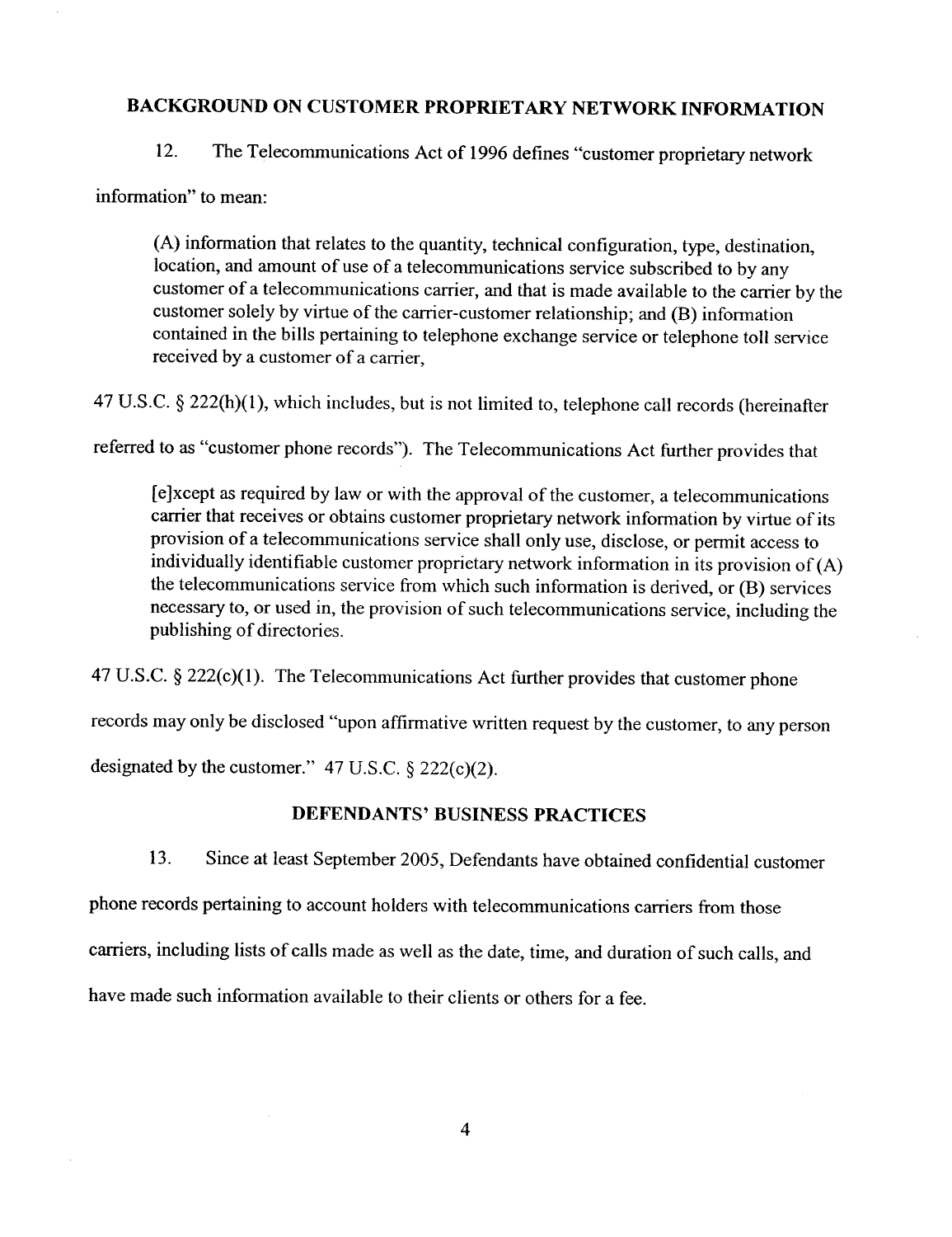14. The account holders have not authorized Defendants to access or sell their confidential customer phone records. Instead, to obtain such information, Defendants have used or have caused others to use, false pretenses, fraudulent statements, fraudulent or stolen documents or other misrepresentations, including posing as an account holder or as an employee of the telecommunications carrier, to induce officers, employees, or agents of telecommunications carriers to disclose confidential customer phone records. Defendants have sold the confidential customer phone records that they have obtained to their clients or others.

15. The invasion of privacy and security from the unauthorized access to and sale of confidential customer phone records causes or is likely to cause substantial harm to consumers and the public, including, but not limited to, loss of privacy and endangering the health and safety of consumers. Consumers canot reasonably avoid these injuries because Defendants' practices are entirely invisible to the injured consumers. The harm caused by Defendants' unauthorized access to and disclosure of confidential customer phone records is not outweighed by countervailing benefits to consumers or to competition.

### THE FEDERAL TRADE COMMISSION ACT

16. Section 5(a) of the FTC Act, 15 U.S.C.  $\S$  45(a), provides that "unfair or deceptive acts or practices in or affecting commerce are hereby declared unlawful."

5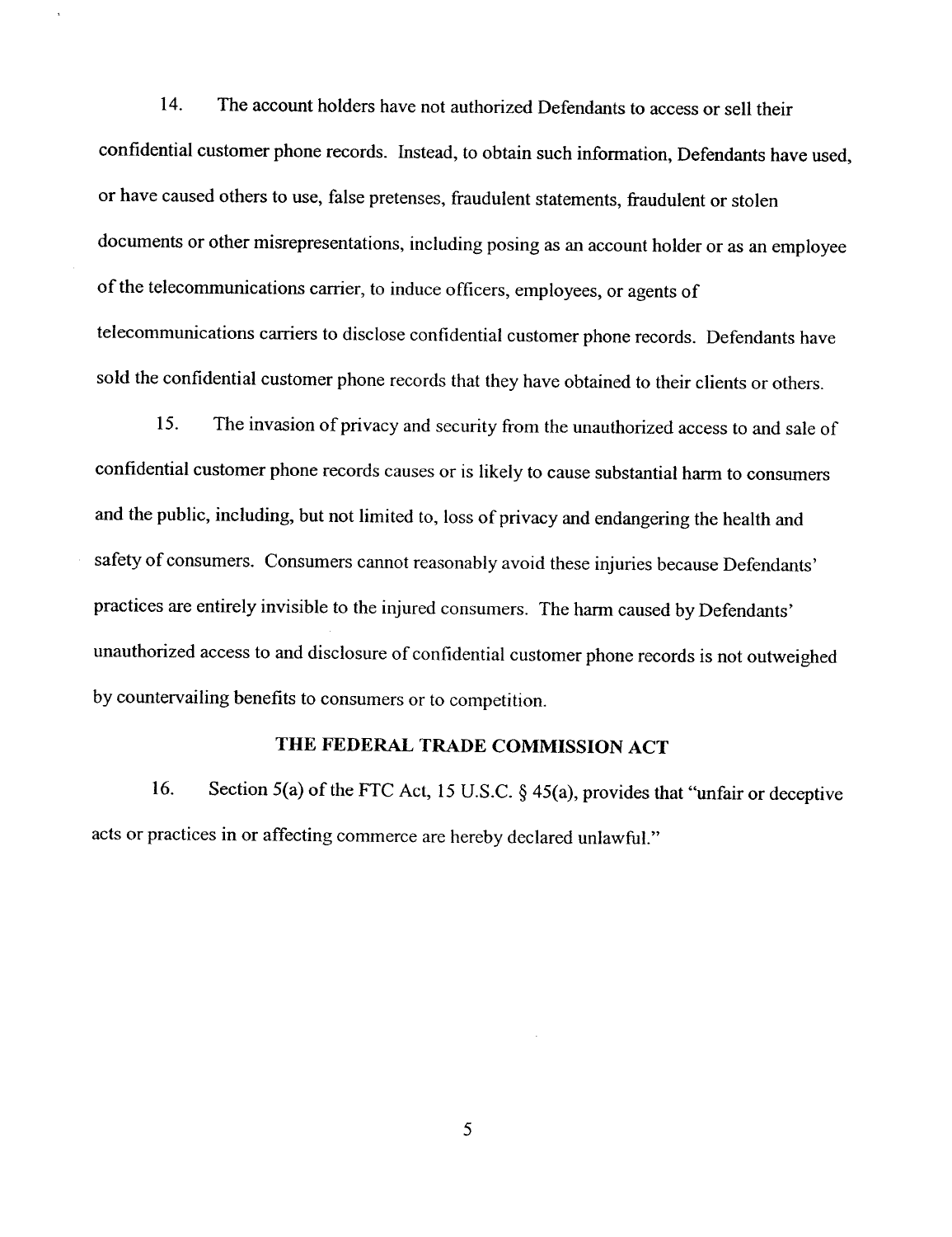### DEFENDANTS' VIOLATIONS OF THE FTC ACT

### COUNT ONE

17. The FTC incorporates each and every allegation contained in pargraphs I through 16 of this complaint as if fully set forth herein.

18. In numerous instances, in the course and conduct of their business, Defendants directly or through their employees and agents, expressly or by implication, have represented or caused others to represent to telecommunications carrers: (i) that they are specifically-identified account holders with those carriers seeking disclosure of confidential customer phone records for their own benefit; (ii) that they are employees of the carriers seeking disclosure of the confidential customer phone records of the actual account holder; and/or (iii) that they are otherwise authorized to seek disclosure of confidential customer phone records.

19. In truth and in fact, Defendants are not the specifically-identified account holders with those carriers, employees of the carriers, or otherwise authorized to seek disclosure of confdential customer phone records.

20. Defendants' misrepresentations cause or are likely to cause the carriers to disclose to Defendants confidential customer phone records.

21. Defendants' misrepresentations as set forth above constitute deceptive acts or practices in violation of Section 5(a) of the FTC Act, 15 U.S.C.  $\S$  45(a).

### COUNT TWO

22. The FTC incorporates each and every allegation contained in paragraphs 1 through 21 of this complaint as if fully set forth herein.

6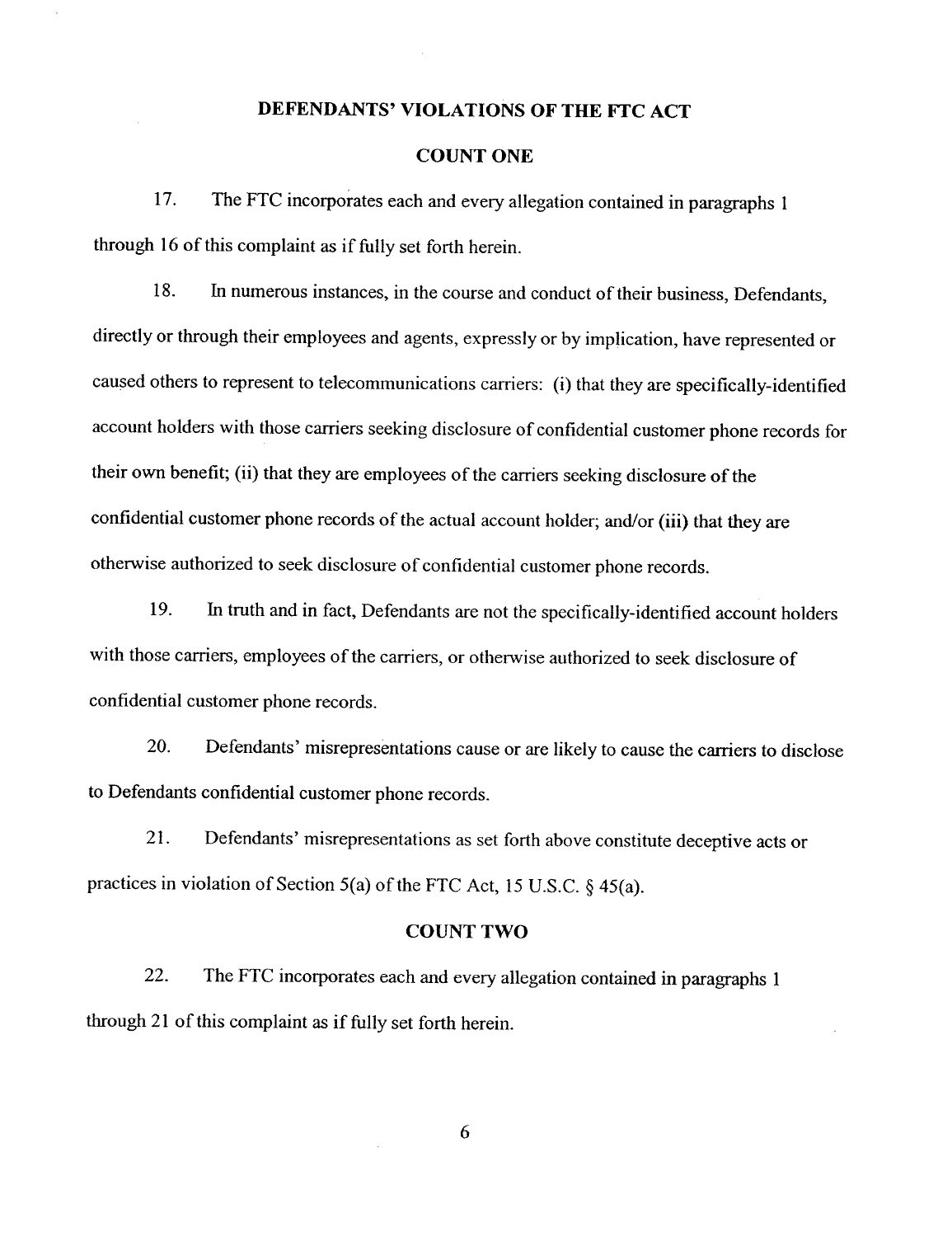23. As described in paragraphs 13 through 15 , Defendants, directly or through their employees or agents, have obtained and sold to third paries confidential customer phone records without the knowledge or consent of the customer.

24. Defendants' practices in obtaining and sellng to third paries confidential customer phone records have caused or are likely to cause substantial injury to consumers that is not reasonably avoidable by consumers and is not outweighed by countervailing benefits to consumers or competition.

25. Therefore, Defendants' practices as set forth above constitute unfair practices in violation of Section 5(a) of the FTC Act, 15 U.S.C.  $\S$  45(a).

### CONSUMER INJURY

26. Consumers throughout the United States have suffered, or are likely to suffer substantial injury as a result of the Defendants' unlawful acts and practices. In addition, Defendants have been unjustly enriched as a result of their unlawful acts and practices. Absent injunctive relief by this Court, Defendants are likely to continue to injure consumers, reap unjust enrichment, and harm the public interest.

### THIS COURT'S POWER TO GRANT RELIEF

27. Section 13(b) of the FTC Act, 15 U.S.C.  $\S$  53(b), empowers this Court to grant injunctive and other ancillary relief, including rescission of contracts and restitution, and the disgorgement of ill-gotten gains, to prevent and remedy any violations of any provision of law enforced by the FTC.

 $\overline{7}$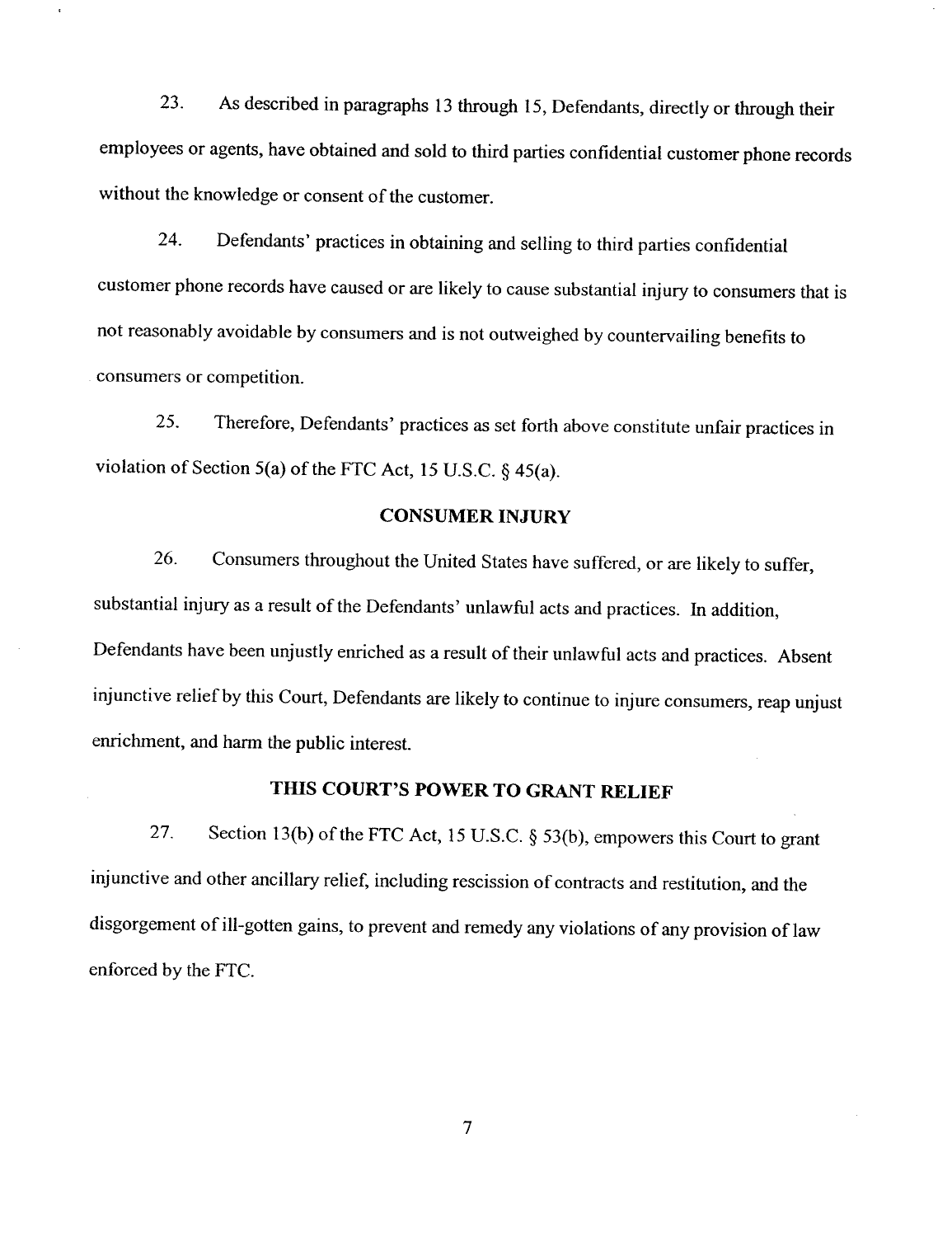## PRAYER FOR RELIEF

 $\rightarrow$ 

WHEREFORE, Plaintiff, the Federal Trade Commission, pursuant to Section 13(b) of the FTC Act, 15 U.S.C. § 53(b), and the Court's own equitable powers, requests that the Court:

Award Plaintiff such preliminary injunctive and ancillary relief as may be  $\mathbf{a}$ . necessary to avert the likelihood of consumer injury during the pendency of this action and to preserve the possibility of effective final relief, including, but not limited to, a preliminar injunction.

Enter a permanent injunction to prevent further violations of the FTC Act  $\mathbf b$ . by Defendants;

 $\mathbf{c}$ . Award such relief as the Court finds necessary to redress injury to consumers resulting from Defendants' violations of the FTC Act , including, but not limited to, rescission or reformation of contracts, restitution, and the disgorgement of ill-gotten monies; and

 $\mathbf{d}$ . Award Plaintiff the costs of briging this action, as well as such other and additional relief as the Court may determine to be just and proper.

 $\bf 8$